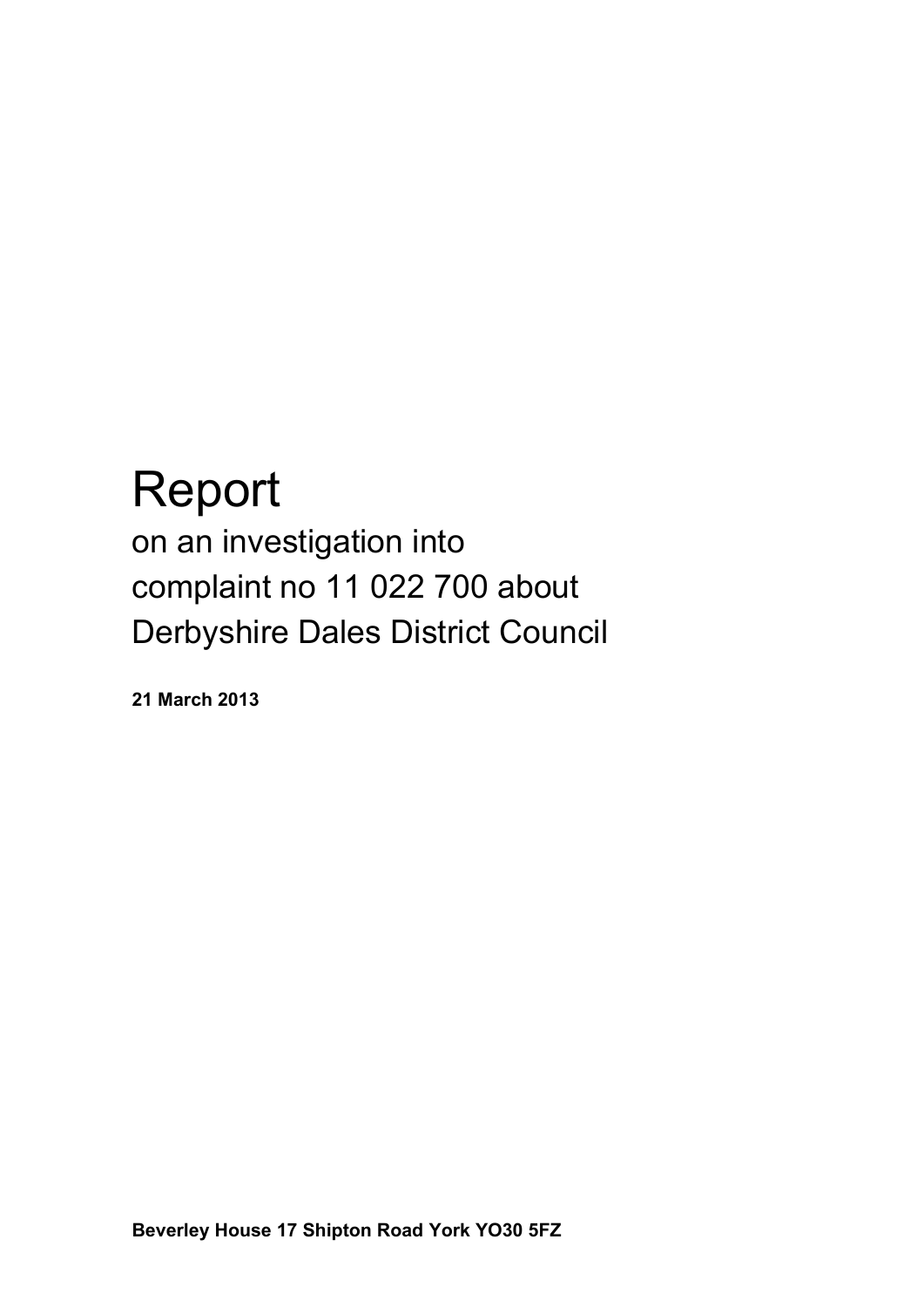# **Investigation into complaint no 11 022 700 about Derbyshire Dales District Council**

| <b>Table of contents</b>                          | Page           |
|---------------------------------------------------|----------------|
| <b>Report summary</b>                             |                |
| <b>Introduction</b>                               | 3              |
| Legal and administrative background               | 3              |
| Investigation                                     | 3              |
| Background                                        | 3              |
| Ombudsman's investigation, June 2010 - March 2011 | 4              |
| Complaint to Ombudsman, March 2012                | 5              |
| Council action from January 2011 to March 2012    | 5              |
| <b>Findings</b>                                   | $\overline{7}$ |
| <b>Injustice</b>                                  | 7              |
| <b>Recommendation</b>                             |                |

Section 30 of the 1974 Local Government Act says that a report should not normally name or identify any person. The people involved in this complaint are referred to by a letter or job role.

This report has been produced following the @examination of relevant files and documents and @interviews with the complainant and relevant employees of the Council.

The complainant and the Council were given a confidential draft of this report and invited to comment. The comments received were taken into account before the report was finalised.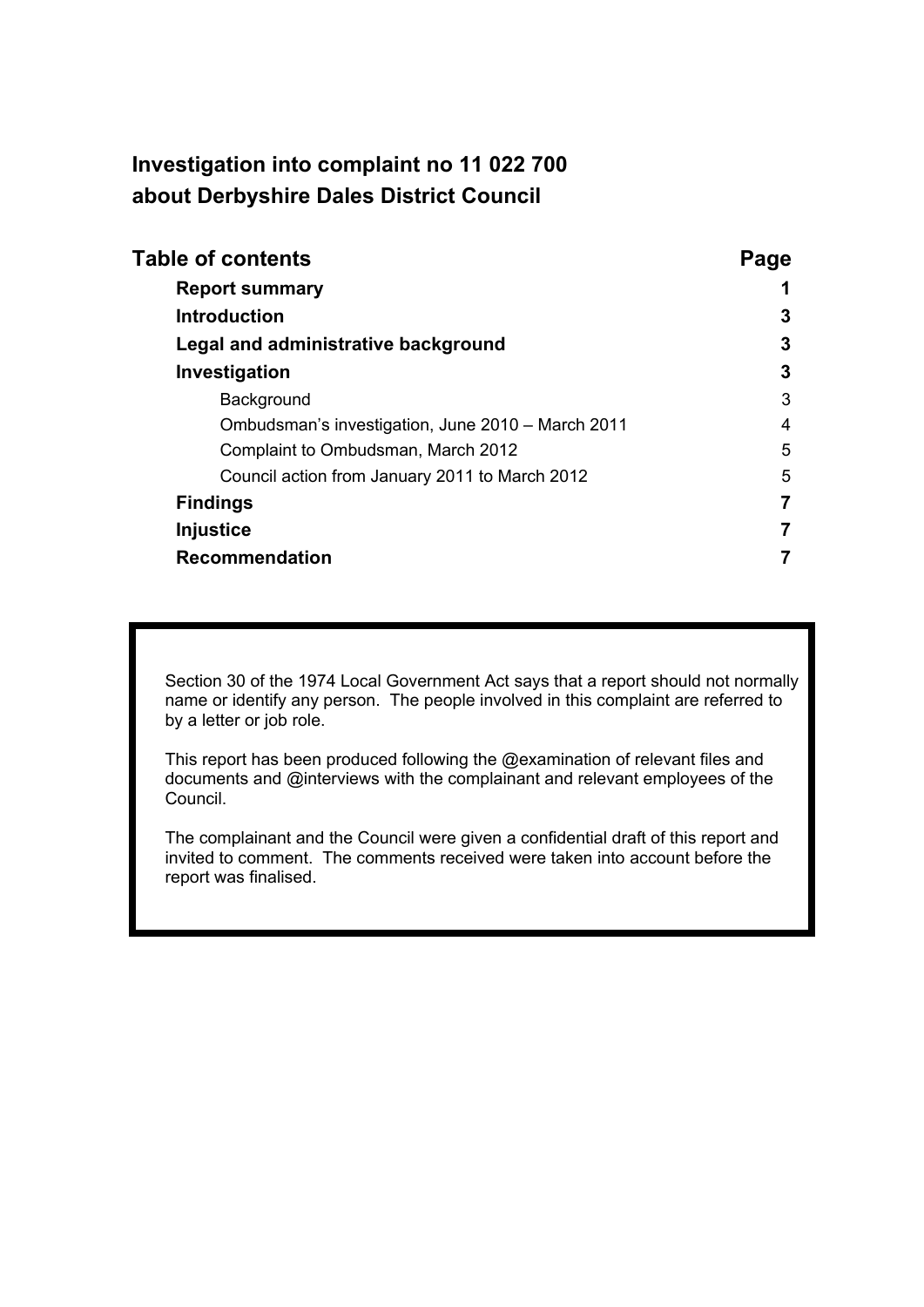## **Report summary**

#### **Environmental services, public protection and regulation**

Mr and Mrs W live next to a business. They complain about noise from machinery that runs during the night. As a result of a previous complaint to the Ombudsman, the Council agreed to resolve any continuing noise problem before the Summer of 2011.

Due to unreasonable delays by the Council, it did not issue an abatement notice until August 2012. This meant Mr and Mrs W suffered noise nuisance throughout the Summers of 2011 and 2012.

### **Finding**

Maladministration causing injustice.

#### **Recommended remedy**

The Council has now served an abatement notice requiring the business owner to stop the noise nuisance. If the notice is breached, the legal process will take its course.

The Council should also:

- provide an apology to Mr and Mrs W;
- pay Mr and Mrs W £1,820 in recognition of the two additional summers during which noise continued, after the Council failed to take effective action.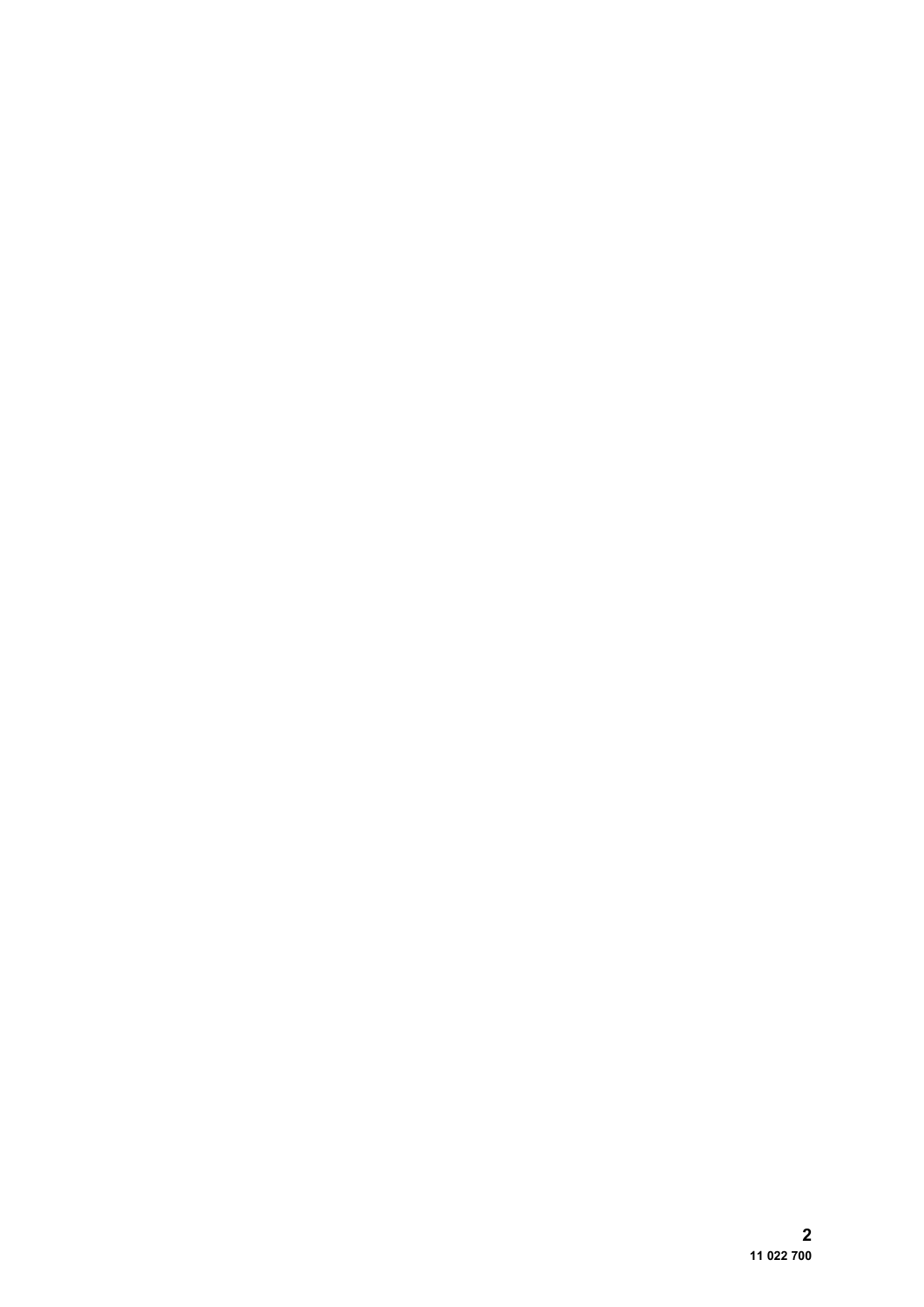## **Introduction**

- 1. Mr and Mrs W complain that Derbyshire Dales District Council:
	- Failed to tackle problems of noise from a business close to their home; and
	- Failed to keep to a commitment given to the Ombudsman that it would resolve the noise nuisance by Summer 2011.

# **Legal and administrative background**

- 2. Noise from premises that is 'prejudicial to health or a nuisance*'* is a 'statutory nuisance' - Environmental Protection Act 1990, section 79(1)(g).
- 3. Section 80 of the Act says that if a council is satisfied a statutory nuisance exists (or it is likely) it 'shall' serve an abatement notice. An abatement notice requires the owner or operator of the premises to:
	- stop the nuisance or prohibit or restrict it from happening;
	- require works or steps be taken to stop the nuisance or prohibit or restrict it from happening.

An abatement notice should specify the time frame for action to stop the noise.

- 4. Someone who has been served an abatement notice can appeal to a magistrates' court.
- 5. A business can show it is using the 'best practicable means' to limit a nuisance as a defence to a prosecution.
- 6. The law does not set levels at which a noise becomes a statutory nuisance. Whether a nuisance exists is a matter of judgement in the individual case.
- 7. It can be quicker and better use of public resources for a council to negotiate a resolution rather than take legal action. I would be unlikely to find maladministration if a council was purposefully following an alternative that had a realistic prospect of success.

## **Investigation**

## **Background**

8. Mr and Mrs W live next to a business owned by a former member of the Council. They complain about noise from machinery that runs during the night. They first complained to the Council in July 2007. In 2007 they triple glazed their bedroom windows to lessen noise.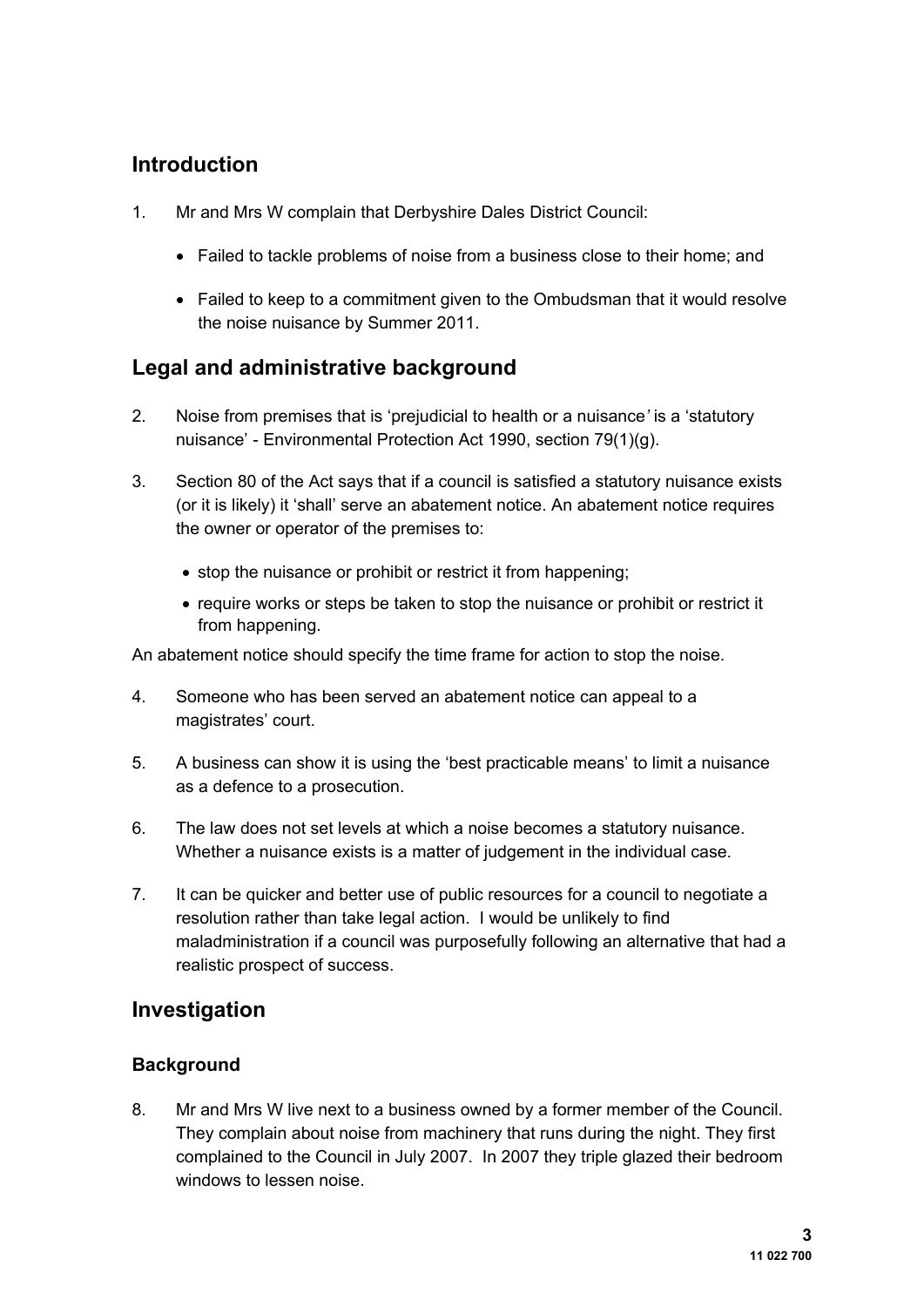9. They can hear the noise with their windows closed. The Council has assessed that the noise amounts to a statutory nuisance only when the windows are open. In the Council's view, a statutory nuisance only happens during the summer because that is when Mr and Mrs W need to open their windows.

#### **Ombudsman's investigation, June 2010 – March 2011**

- 10. Mr and Mrs W complained to me in 2010 about the way the Council dealt with their noise complaint between 2007 and 2010.
- 11. My investigator found the Council:
	- had not kept proper records of its discussions with the owner;
	- got an independent report confirming statutory nuisance in September 2009 but the business owner did not fit a silencer to equipment until August 2010;
	- was allowing noise nuisance to continue;
	- had found the owner exceptionally difficult to deal with, which led the Council to seek extra evidence and involve senior officers to strengthen its position;
	- had persisted for too long in negotiating with the business owner before taking any significant action to address the problem.
- 12. On 1 November 2010, towards the end of my investigation, Mr and Mrs W made a new complaint to the Council about noise nuisance from a different source within the business premises. They said despite recent changes to equipment made by the business owner, noise problems continued.
- 13. Officers installed noise measuring equipment in Mr and Mrs W's bedroom in February 2011. They decided on further noise recording because they anticipated the business owner would challenge any action.
- 14. Council officers gave me a commitment that the Council would:
	- pay £300 to Mr and Mrs W for its delay in 2008/2009;
	- not give the owner any special status and deal with the matter in the usual way by a case officer rather than involve senior officers;
	- keep written records of any meetings or discussions with the owner during future investigations;
	- carry out further recording to assess the January 2011 complaint by 1 March 2011; and
	- resolve any continuing noise problem before Summer 2011.
- 15. Mr and Mrs W could expect any continuing noise nuisance to end by Summer 2011. On that basis I discontinued my investigation.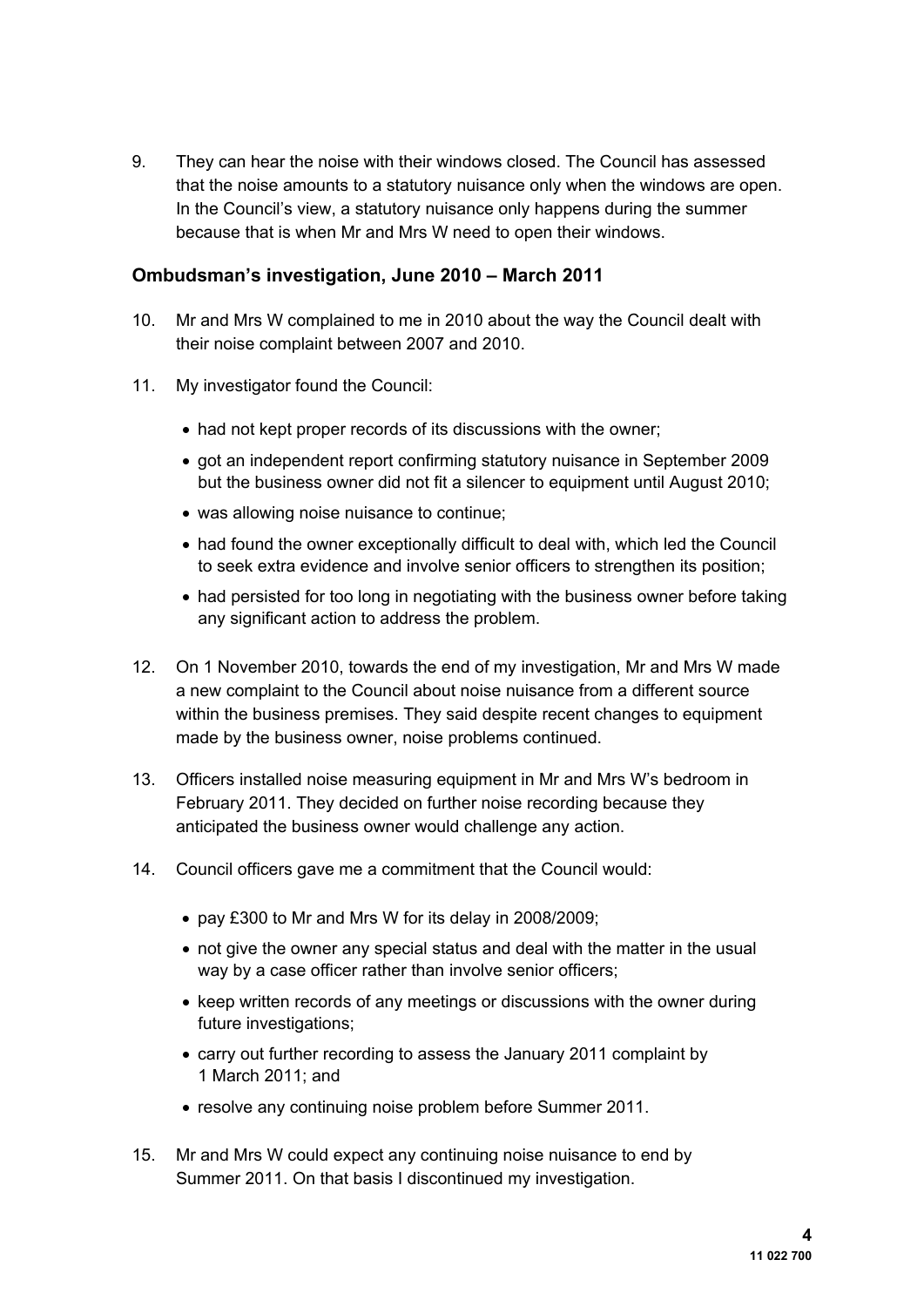16. My investigator was conscious that a member of the Council, the business owner, had benefited from the delay. She found no evidence that Council officers had been or had felt under any pressure to act differently than they would otherwise have done. They were dealing with a business owner who knew a lot about enforcement under the Environmental Protection Act and was likely to contest any action. My investigator concluded that the officers wanted the Council to have enough evidence to be sure of succeeding if it took action.

#### **Complaint to Ombudsman, March 2012**

17. Mr and Mrs W complained to me again in March 2012. They complained the Council had evidence of continuing statutory noise nuisance from the business in February and October 2011 but had, again, not dealt with it. The Council had breached its commitment to resolve any continuing noise nuisance by Summer 2011.

#### **Council action from January 2011 to March 2012**

- 18. In January 2011 the business owner told the Council he would no longer cooperate over the noise complaints and would "see the Council in court".
- 19. Council Officers confirmed noise nuisance on 25 February 2011.
- 20. The Council says that at a meeting on 13 April 2011, a Director asked for a written report rather than the raw data from the sound level meter. This was provided the next day and discussed at another meeting on 3 June 2011.
- 21. The Council decided it should look at formal action against the owner.
- 22. In order to do this successfully, senior officers decided further noise measurements should be taken while the extractor fan was operating and as far as possible no other loud noises from neighbouring businesses were occurring. The Council wanted categorical evidence that an extractor fan in the business property was the sole cause of the raised noise level in Mr and Mrs W's home.
- 23. The Council carried out further noise measuring on 4 August 2011.This confirmed the fan was responsible for the raised noise level readings. A report was prepared and considered in October 2011.
- 24. The Council says it then had several discussions with the business owner in October and November 2011. He said he anticipated a permanent solution to the noise would be likely in the "foreseeable future" but could not say what it was likely to be.
- 25. The Council says it took no further action because it received no more complaints and no information from the business owner.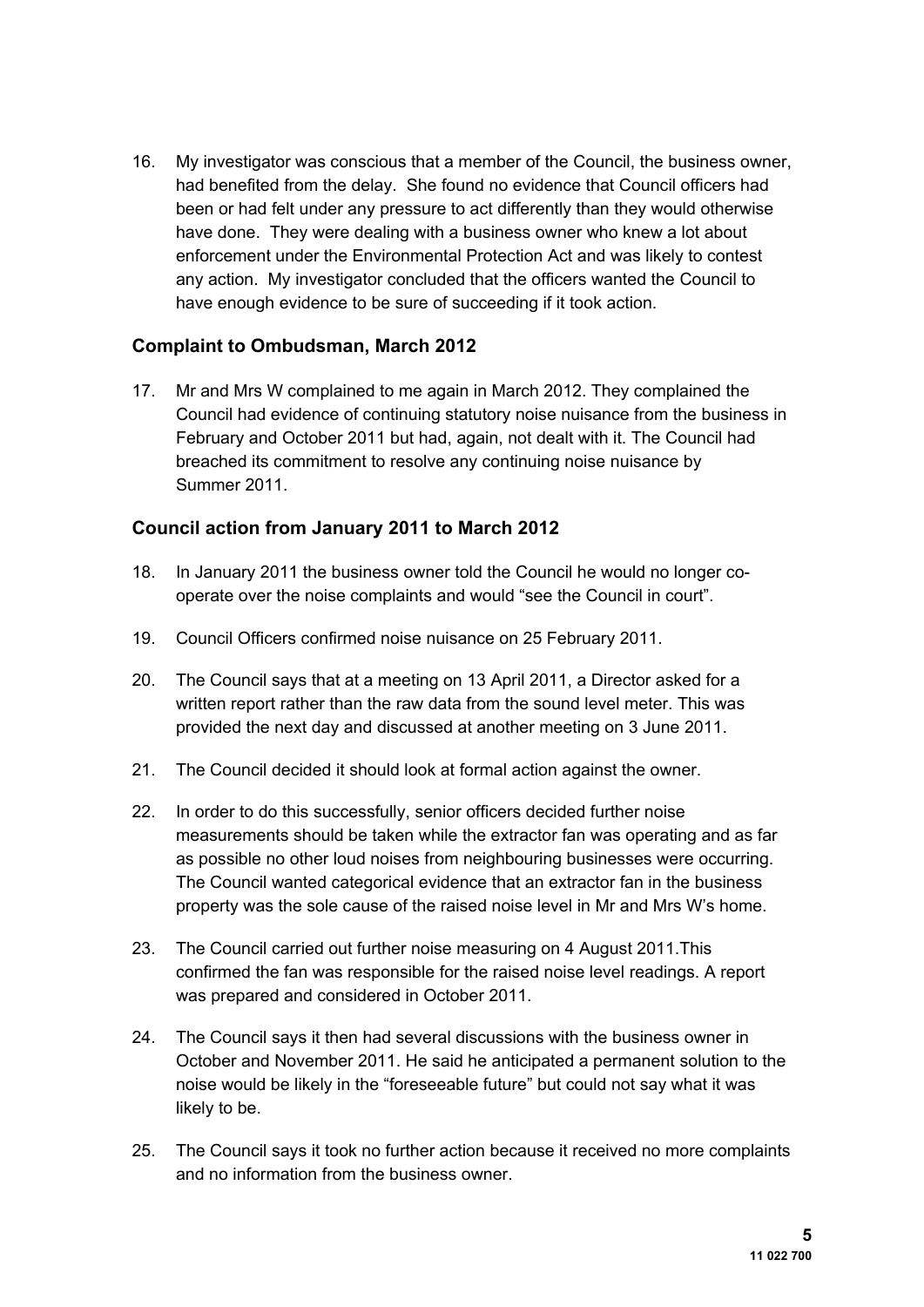- 26. After Mr and Mrs W complained to me in March 2012, the business owner told the Council extensive cleaning of the fan had reduced the noise. The Council tried to arrange a visit, but the owner deferred meetings saying they were not convenient. When my formal investigation began, the Council arranged a visit for 11 June 2012. A Council officer advised the owner reducing the speed and number of rotations of the fan could lower noise levels.
- 27. On 28 June 2012 the Council again measured noise levels from the fan. The results showed noise from the extractor fan had not reduced. Mr and Mrs W were still experiencing noise that was a statutory nuisance.
- 28. The Council considered the problem could be resolved quickly and cheaply if the owner co-operated and reduced the speed of the fan.
- 29. The Council wrote to Mr and Mrs W and the business owner with details of the noise readings. It gave the business owner two weeks to explore measures to abate the nuisance.
- 30. The owner asked for more information about the method used in the noise readings. Officers had anticipated this and were already preparing a full noise report. The owner told the Council he would soon apply for planning permission. His planning proposal would mean the business would stop its night shift, move the fan and switch it off at night.
- 31. My investigator told the Council I would be likely to find maladministration if it deferred taking action because of a promise of an unspecified planning application at some time in the future. The law required it to serve an abatement notice and it should do so unless there was a realistic prospect of negotiations leading to a resolution. The history in this case did not suggest the business owner was likely to cooperate.
- 32. The Council took legal advice. The advice was it must, by law, serve an abatement notice if the business owner did not confirm the action he intended to take to abate the noise.
- 33. The Council then served an abatement notice on 3 August 2012 giving the owner six weeks to stop the noise nuisance.
- 34. The business owner applied for planning permission to change the use of the front of the building. This application did not do what the owner had told the Council it would do. It did not lead to the fan being switched off throughout the night.